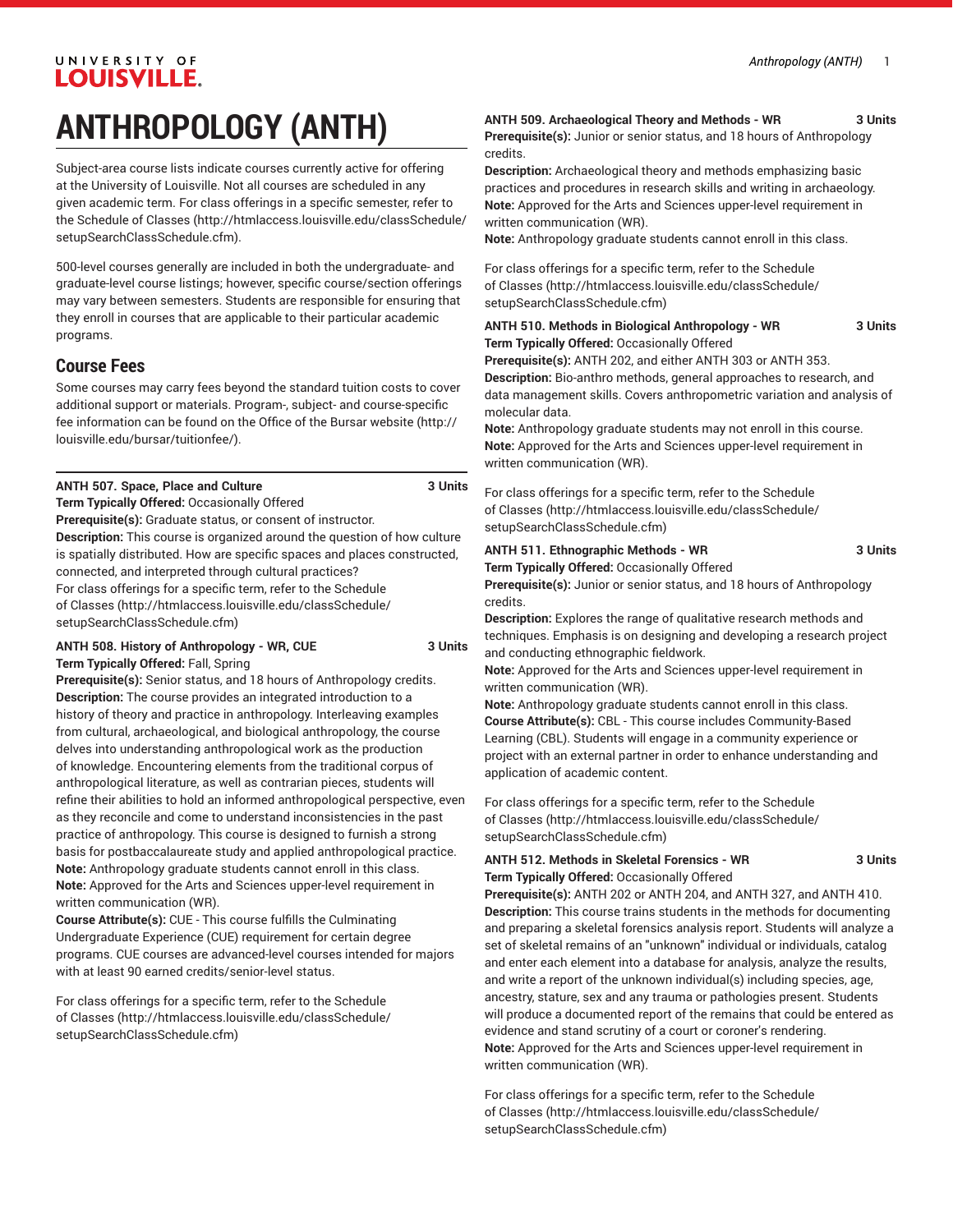### **ANTH 517. Anthropology of China 3 Units**

# **Term Typically Offered:** Fall Only

**Prerequisite(s):** Graduate standing or permission of the instructor. **Description:** It is widely acknowledged that China is a rising power in the global political economy. However, with the coexistence of tradition and modernity, the nature of Chinese culture and society remains heavily debated. This course explores a wide range of topics and issues that constitute the socio-cultural fabric of contemporary mainland Chinese society. These topics include, but are not limited to, family, gender, ethnicity, religion, education, politics, and economics. Our investigation will focus on two broad themes: 1) the unity and diversity of Chinese society, and 2) the continuity and change that took place from late traditional China to the present. The goal of this course includes learning various aspects of Chinese culture and society, studying diverse anthropological approaches to the study of China, and examining the political dimensions of representation.

**Note:** Cross-listed with AST 517.

**Note:** Students may not receive credit for this course and ANTH 317 or AST 317.

For class offerings for a specific term, refer to the [Schedule](http://htmlaccess.louisville.edu/classSchedule/setupSearchClassSchedule.cfm) [of Classes \(http://htmlaccess.louisville.edu/classSchedule/](http://htmlaccess.louisville.edu/classSchedule/setupSearchClassSchedule.cfm) [setupSearchClassSchedule.cfm\)](http://htmlaccess.louisville.edu/classSchedule/setupSearchClassSchedule.cfm)

#### **ANTH 522. Ecology, Politics and Culture 3 Units**

**Description:** This course examines the relations between ecology, economic system, culture, ideology and power relations. The focus moves back and forth between theoretical synthesis and case studies. The case studies are both ethnographic and historical. A few of the themes treated in detail: the role of religious ritual in regulating certain environments; the mutual influences of ecology and political economy in the making of "the Third World"; the local and global politics of national parks; combined and uneven development. Stress is laid on political ecology as a complex, shifting, analytical framework. Questions of sustainability weave in and out of the proceedings. Also emphasized: the story of ecological analysis over the last seventy years is a story about changing relations between anthropology and other social sciences. For class offerings for a specific term, refer to the [Schedule](http://htmlaccess.louisville.edu/classSchedule/setupSearchClassSchedule.cfm) [of Classes \(http://htmlaccess.louisville.edu/classSchedule/](http://htmlaccess.louisville.edu/classSchedule/setupSearchClassSchedule.cfm) [setupSearchClassSchedule.cfm\)](http://htmlaccess.louisville.edu/classSchedule/setupSearchClassSchedule.cfm)

#### **ANTH 526. Archaeology as Practice 3 Units Prerequisite(s):** ANTH 204.

**Description:** This course focuses on the analytical techniques that archaeologists use to study the past. Students will learn the practice of archaeology emphasizing modern methods of survey, excavation and analysis used to investigate the past. By the end of the course, students will have learned how to construct their own research plan, collect and

analyze their data and draw inferences about the past. For class offerings for a specific term, refer to the [Schedule](http://htmlaccess.louisville.edu/classSchedule/setupSearchClassSchedule.cfm) [of Classes \(http://htmlaccess.louisville.edu/classSchedule/](http://htmlaccess.louisville.edu/classSchedule/setupSearchClassSchedule.cfm) [setupSearchClassSchedule.cfm\)](http://htmlaccess.louisville.edu/classSchedule/setupSearchClassSchedule.cfm)

#### **ANTH 528. Animals and Humans 3 Units**

**Description:** This course explores the complex and often contradictory ways that humans interact with animals. We cover a range of topics emerging from a multidisciplinary perspective including the origins of hunting and domestication: modern animal economies; cross-cultural attitudes toward animals; symbolic representations of animals in art, literature, religion and folklore; animals as companions; and the status of animals, both wild and domestic, in contemporary society. Students will gain a broad, cross-cultural perspective on the relationship humans have with the rest of the animal kingdom, focused mainly on other mammals. For class offerings for a specific term, refer to the [Schedule](http://htmlaccess.louisville.edu/classSchedule/setupSearchClassSchedule.cfm) [of Classes](http://htmlaccess.louisville.edu/classSchedule/setupSearchClassSchedule.cfm) ([http://htmlaccess.louisville.edu/classSchedule/](http://htmlaccess.louisville.edu/classSchedule/setupSearchClassSchedule.cfm) [setupSearchClassSchedule.cfm\)](http://htmlaccess.louisville.edu/classSchedule/setupSearchClassSchedule.cfm)

#### **ANTH 529. Zooarchaeology 3 Units**

**Prerequisite(s):** Graduate student status.

**Description:** The course will provide basic instruction in the identification of animal remains commonly recovered from archaeological sites. It will follow a taphonomic approach to zooarchaeology with an emphasis on understanding and interpreting the formation of archaeological faunal assemblages. The course examines approaches to using bone data to construct and investigate archaeological questions. Students will engage in hands-on identification and interpretation of animal remains commonly found in archaeological sites.

For class offerings for a specific term, refer to the [Schedule](http://htmlaccess.louisville.edu/classSchedule/setupSearchClassSchedule.cfm) [of Classes](http://htmlaccess.louisville.edu/classSchedule/setupSearchClassSchedule.cfm) ([http://htmlaccess.louisville.edu/classSchedule/](http://htmlaccess.louisville.edu/classSchedule/setupSearchClassSchedule.cfm) [setupSearchClassSchedule.cfm\)](http://htmlaccess.louisville.edu/classSchedule/setupSearchClassSchedule.cfm)

#### **ANTH 530. Human Impacts on Past Environments 3 Units**

**Prerequisite(s):** Graduate status, or consent of instructor. **Description:** This course is about the archaeological and paleoecological record of past human impacts on Earth. We will explore a number of concepts regarding socio-natural systems including land degradation, perception, resilience and sustainability. The course will provide a background for understanding the ways archaeologists and paleoecologists reconstruct past environments and recognize human impacts. We will examine a number of global case studies and discuss the possible lessons for current and future decision-making in human land-use.

For class offerings for a specific term, refer to the [Schedule](http://htmlaccess.louisville.edu/classSchedule/setupSearchClassSchedule.cfm) [of Classes](http://htmlaccess.louisville.edu/classSchedule/setupSearchClassSchedule.cfm) ([http://htmlaccess.louisville.edu/classSchedule/](http://htmlaccess.louisville.edu/classSchedule/setupSearchClassSchedule.cfm) [setupSearchClassSchedule.cfm\)](http://htmlaccess.louisville.edu/classSchedule/setupSearchClassSchedule.cfm)

#### **ANTH 531. Anthropology of Water 3 Units**

**Description:** Explores the political ecology of water from prehistory to present; integrates the archaeological and historical record with contemporary examples of water management; emphasis on privatization, globalization, and health.

For class offerings for a specific term, refer to the [Schedule](http://htmlaccess.louisville.edu/classSchedule/setupSearchClassSchedule.cfm) [of Classes](http://htmlaccess.louisville.edu/classSchedule/setupSearchClassSchedule.cfm) ([http://htmlaccess.louisville.edu/classSchedule/](http://htmlaccess.louisville.edu/classSchedule/setupSearchClassSchedule.cfm) [setupSearchClassSchedule.cfm\)](http://htmlaccess.louisville.edu/classSchedule/setupSearchClassSchedule.cfm)

#### **ANTH 534. Food and Farm Movements in the Americas 3 Units Description:** An overview of social and political activism associated with

agriculture and food. For class offerings for a specific term, refer to the [Schedule](http://htmlaccess.louisville.edu/classSchedule/setupSearchClassSchedule.cfm) [of Classes](http://htmlaccess.louisville.edu/classSchedule/setupSearchClassSchedule.cfm) ([http://htmlaccess.louisville.edu/classSchedule/](http://htmlaccess.louisville.edu/classSchedule/setupSearchClassSchedule.cfm)

[setupSearchClassSchedule.cfm\)](http://htmlaccess.louisville.edu/classSchedule/setupSearchClassSchedule.cfm)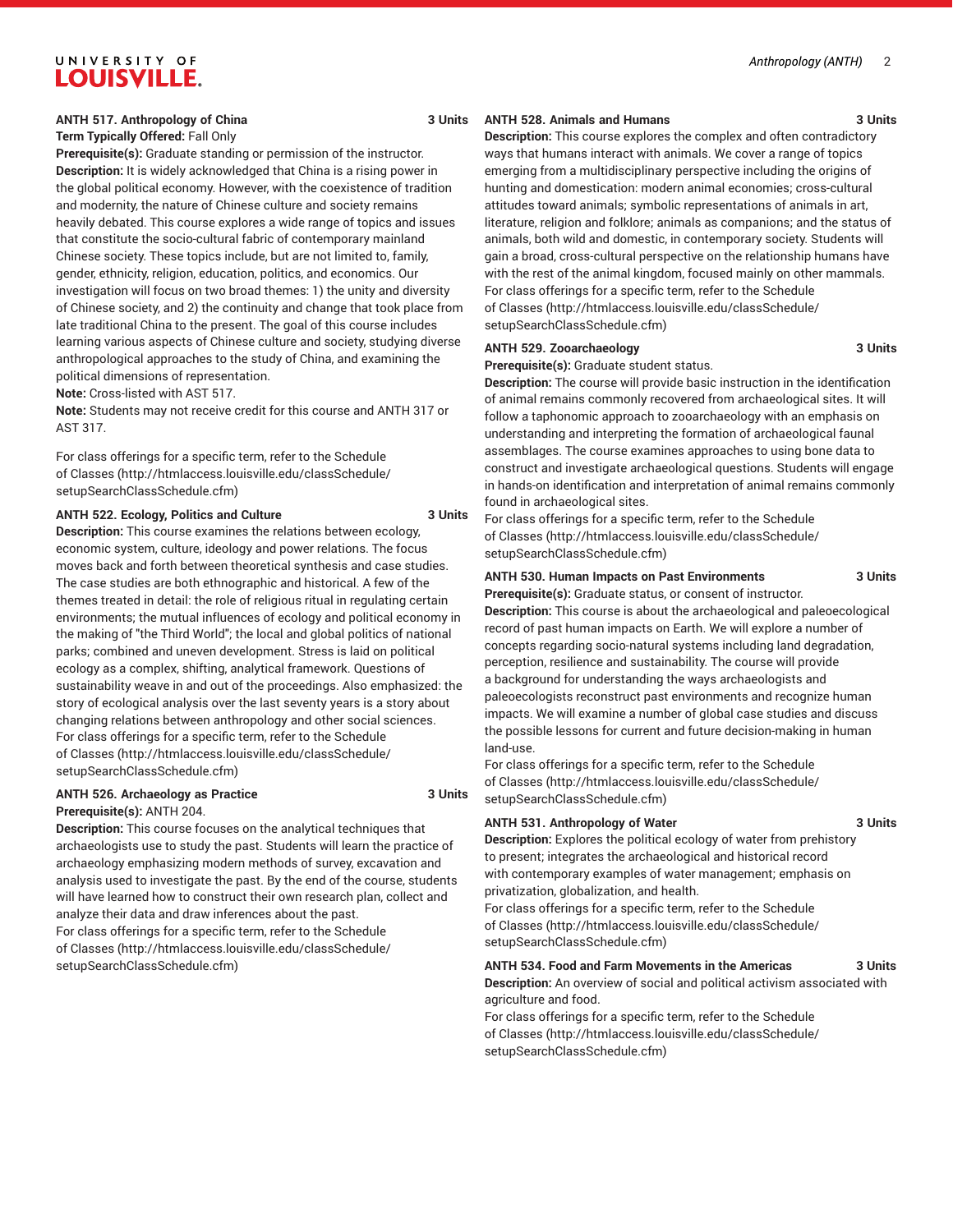#### *Anthropology (ANTH)* 3

# UNIVERSITY OF **LOUISVILLE.**

#### **ANTH 535. Nutritional Anthropology 3 Units**

**Description:** This course provides students with a broad overview of topics in nutritional anthropology; an area of study that is highly multidisciplinary. Students will learn to critically think about the impact of culture concerning the current understanding of nutrition in a biocultural context. The course will range over nutritional aspects of human evolution, federal perspectives on nutrition, aspects of nutritional epidemiology, food and ethnicity, food and self, and obesity as culture bound syndrome.

For class offerings for a specific term, refer to the [Schedule](http://htmlaccess.louisville.edu/classSchedule/setupSearchClassSchedule.cfm) [of Classes \(http://htmlaccess.louisville.edu/classSchedule/](http://htmlaccess.louisville.edu/classSchedule/setupSearchClassSchedule.cfm) [setupSearchClassSchedule.cfm\)](http://htmlaccess.louisville.edu/classSchedule/setupSearchClassSchedule.cfm)

#### **ANTH 540. Health and Civilization 3 Units**

**Term Typically Offered:** Occasionally Offered

**Prerequisite(s):** Graduate status, or consent of instructor. **Description:** The central goal of this course is to understand how at multiple bio-cultural levels human populations (past and present) respond to their surroundings and social contexts, and how their responses can affect human health, the environment, and their own adaptation. To achieve this goal, the course will be focused on human lifestyle changes, the emerging of new diseases, and epidemiological transitions developed after the agricultural revolution and after the rise of complex, interdependent, and crowded societies.

For class offerings for a specific term, refer to the [Schedule](http://htmlaccess.louisville.edu/classSchedule/setupSearchClassSchedule.cfm) [of Classes \(http://htmlaccess.louisville.edu/classSchedule/](http://htmlaccess.louisville.edu/classSchedule/setupSearchClassSchedule.cfm) [setupSearchClassSchedule.cfm\)](http://htmlaccess.louisville.edu/classSchedule/setupSearchClassSchedule.cfm)

#### **ANTH 549. Modes of Consiousness 3 Units**

**Term Typically Offered:** Occasionally Offered

**Description:** This course is devoted to examining how consciousness mediates between humans and the wider material world. While all of the concepts central to anthropology and the other social sciences-culture, society, evolution, history, mind, politics, economics-are premised in consciousness, the premise receives attention only sporadically. The attention that has been paid reveals that consciousness is not uniform. It has various modes. Thus the course focuses on these. For class offerings for a specific term, refer to the [Schedule](http://htmlaccess.louisville.edu/classSchedule/setupSearchClassSchedule.cfm) [of Classes \(http://htmlaccess.louisville.edu/classSchedule/](http://htmlaccess.louisville.edu/classSchedule/setupSearchClassSchedule.cfm) [setupSearchClassSchedule.cfm\)](http://htmlaccess.louisville.edu/classSchedule/setupSearchClassSchedule.cfm)

#### **ANTH 555. Black Death: The Pandemic that Changed Human History 3 Units**

#### **Term Typically Offered:** Fall Even Years

**Description:** The Black Death of the fourteenth century is, perhaps, one of the most studied and discussed pandemics in human history, but still we are trying to answer different questions such as: Where did it start? How accurate is retrospective diagnosis? How did different societies and countries react against the Black Death? What were the religious and social responses to the Black Death? How did the Black Death change human populations and lifestyles? The interplay and dialogue among disciplines such as history, anthropology, and biology help us to understand how infectious diseases affect our species, and a bio-cultural approach will create a more comprehensive and holistic scenario when reconstructing the impact of epidemics on human populations. **Note:** Cross-listed with ANTH 355.

For class offerings for a specific term, refer to the [Schedule](http://htmlaccess.louisville.edu/classSchedule/setupSearchClassSchedule.cfm) [of Classes \(http://htmlaccess.louisville.edu/classSchedule/](http://htmlaccess.louisville.edu/classSchedule/setupSearchClassSchedule.cfm) [setupSearchClassSchedule.cfm\)](http://htmlaccess.louisville.edu/classSchedule/setupSearchClassSchedule.cfm)

#### **ANTH 562. Special Topics in Cultural Anthropology 3 Units**

**Prerequisite(s):** Consent of instructor.

**Description:** An examination of one or more specific areas of socialcultural anthropology. Details announced each semester. For class offerings for a specific term, refer to the [Schedule](http://htmlaccess.louisville.edu/classSchedule/setupSearchClassSchedule.cfm) [of Classes](http://htmlaccess.louisville.edu/classSchedule/setupSearchClassSchedule.cfm) ([http://htmlaccess.louisville.edu/classSchedule/](http://htmlaccess.louisville.edu/classSchedule/setupSearchClassSchedule.cfm) [setupSearchClassSchedule.cfm\)](http://htmlaccess.louisville.edu/classSchedule/setupSearchClassSchedule.cfm)

#### **ANTH 563. Special Topics in Biological Anthropology 1-3 Units**

**Description:** An examination of one or more specific areas of biological anthropology. Details announced each semester. For class offerings for a specific term, refer to the [Schedule](http://htmlaccess.louisville.edu/classSchedule/setupSearchClassSchedule.cfm) [of Classes](http://htmlaccess.louisville.edu/classSchedule/setupSearchClassSchedule.cfm) ([http://htmlaccess.louisville.edu/classSchedule/](http://htmlaccess.louisville.edu/classSchedule/setupSearchClassSchedule.cfm)

**ANTH 564. Special Topics in Archaeology 1-3 Units**

[setupSearchClassSchedule.cfm\)](http://htmlaccess.louisville.edu/classSchedule/setupSearchClassSchedule.cfm)

**Term Typically Offered:** Occasionally Offered

**Prerequisite(s):** ANTH 202 and ANTH 204.

**Description:** An examination of specific areas of archaeology. Details announced each semester.

For class offerings for a specific term, refer to the [Schedule](http://htmlaccess.louisville.edu/classSchedule/setupSearchClassSchedule.cfm) [of Classes](http://htmlaccess.louisville.edu/classSchedule/setupSearchClassSchedule.cfm) ([http://htmlaccess.louisville.edu/classSchedule/](http://htmlaccess.louisville.edu/classSchedule/setupSearchClassSchedule.cfm) [setupSearchClassSchedule.cfm\)](http://htmlaccess.louisville.edu/classSchedule/setupSearchClassSchedule.cfm)

**ANTH 576. Quantitative Analysis in Anthropology 3 Units Term Typically Offered:** Fall Even Years

**Description:** This course provides an introduction to the use of quantitative analysis methods in anthropological research. Topics will include descriptive statistics, hypothesis testing, and multivariant statistics. The course will focus on choosing the appropriate statistical tests to answer specific research questions, proper interpretation of results, and visual and graphical methods for displaying results. This course is not intended to be an advanced math class, and derivation of statistical tests will not be covered in detail. However, students will be expected to gain an understanding of the logic and assumptions behind each test, when it should be used, and how results should be interpreted. **Note:** Cross-listed with ANTH 376.

For class offerings for a specific term, refer to the [Schedule](http://htmlaccess.louisville.edu/classSchedule/setupSearchClassSchedule.cfm) [of Classes](http://htmlaccess.louisville.edu/classSchedule/setupSearchClassSchedule.cfm) ([http://htmlaccess.louisville.edu/classSchedule/](http://htmlaccess.louisville.edu/classSchedule/setupSearchClassSchedule.cfm) [setupSearchClassSchedule.cfm\)](http://htmlaccess.louisville.edu/classSchedule/setupSearchClassSchedule.cfm)

#### **ANTH 578. Lithic Technology 3 Units**

**Prerequisite(s):** Graduate status or consent of instructor. **Fee:** An additional \$25.00 is charged for this course.

**Description:** This course provides an introduction to the study of stone tool technology. Topics to be covered include broad examination of major changes in stone tool technology during the course of human prehistory (~3.3 million - 10,000 years ago), analytical approaches commonly employed by archaeologists to interpret the lithic record, and experiential learning through knapping and lab exercises. In addition to the hands-on exercises, the course material is supported by films, and readings from the textbooks, and journal articles. Students are required to submit a literature based term paper focusing on ethnographic or archaeological case studies that incorporate lithic datasets.

For class offerings for a specific term, refer to the [Schedule](http://htmlaccess.louisville.edu/classSchedule/setupSearchClassSchedule.cfm) [of Classes](http://htmlaccess.louisville.edu/classSchedule/setupSearchClassSchedule.cfm) ([http://htmlaccess.louisville.edu/classSchedule/](http://htmlaccess.louisville.edu/classSchedule/setupSearchClassSchedule.cfm) [setupSearchClassSchedule.cfm\)](http://htmlaccess.louisville.edu/classSchedule/setupSearchClassSchedule.cfm)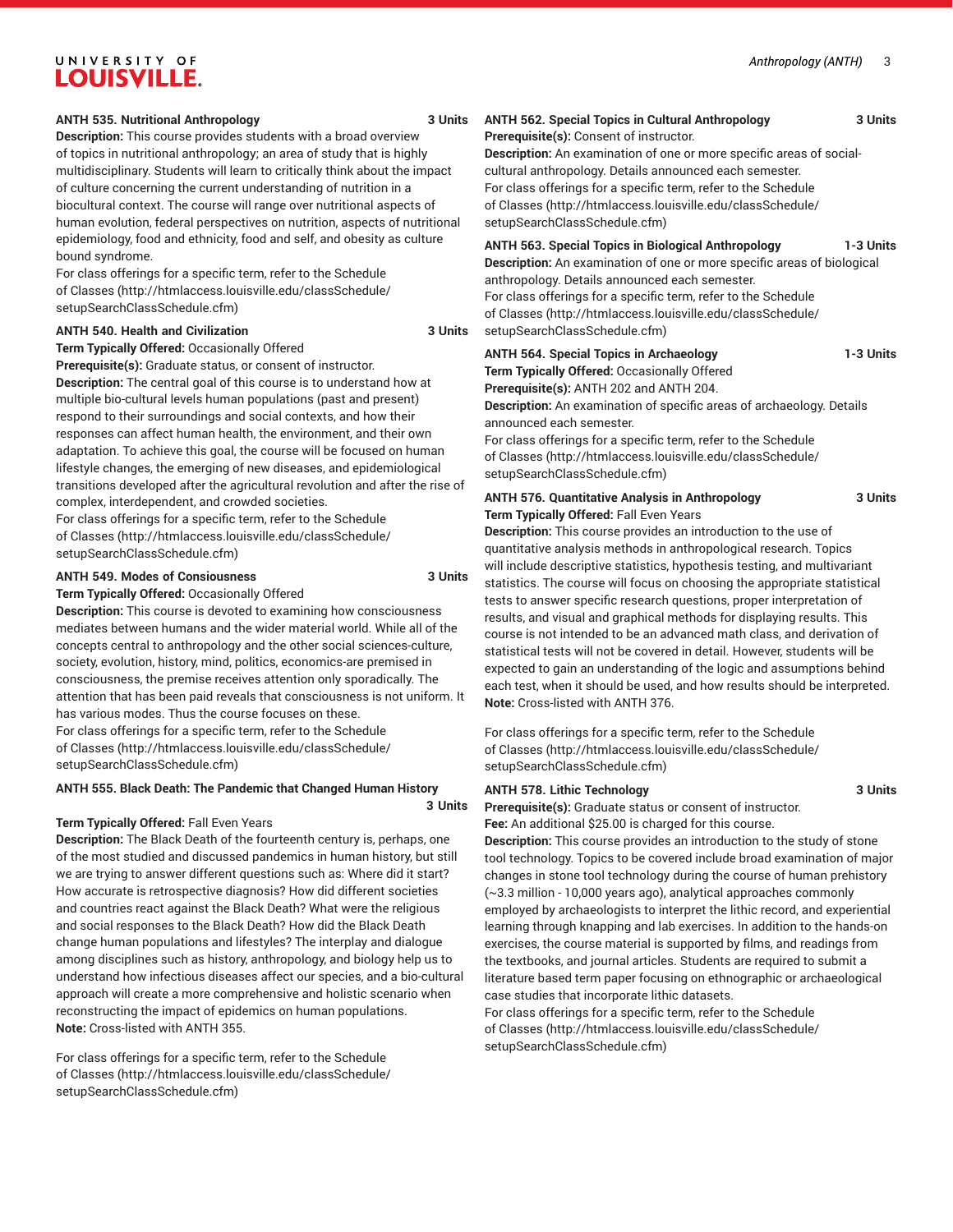#### **ANTH 579. Ceramic Analysis 3 Units**

**Description:** Pottery is abundant in many archaeological sites, and the study of pottery has a long history in archaeology. Analysis and interpretation of ceramics has been used by archaeologists to accomplish varied ends: to establish a time scale, to document interconnections between different areas, sites or groups of people,and to suggest what activities were carried out at particular sites. Archaeologists also use ceramics as a basis to understand the organization of ceramic production itself as an important activity. The varied means that archaeologists use to bridge the gap between the recovery of ceramics and their interpretation is the focus of this course. For class offerings for a specific term, refer to the [Schedule](http://htmlaccess.louisville.edu/classSchedule/setupSearchClassSchedule.cfm) [of Classes \(http://htmlaccess.louisville.edu/classSchedule/](http://htmlaccess.louisville.edu/classSchedule/setupSearchClassSchedule.cfm) [setupSearchClassSchedule.cfm\)](http://htmlaccess.louisville.edu/classSchedule/setupSearchClassSchedule.cfm)

#### **ANTH 581. Geoarchaeology 3 Units**

**Term Typically Offered:** Spring Even Years **Description:** A firm grasp of geologic principles is essential for interpreting prehistoric archaeological sites, and this course provides students with a basic understanding of geoarchaeology. No prior geologic or archaeological knowledge is required to take this course. The course begins with the basics of sediments, soils, stratigraphy, and dating. This is followed by discussion of different depositional environments and their impacts on the archaeological record. Key topics include site formation processes, landscape reconstruction, and interpretation of climate change.

**Note:** Cross-listed with ANTH 381.

For class offerings for a specific term, refer to the [Schedule](http://htmlaccess.louisville.edu/classSchedule/setupSearchClassSchedule.cfm) [of Classes \(http://htmlaccess.louisville.edu/classSchedule/](http://htmlaccess.louisville.edu/classSchedule/setupSearchClassSchedule.cfm) [setupSearchClassSchedule.cfm\)](http://htmlaccess.louisville.edu/classSchedule/setupSearchClassSchedule.cfm)

# **ANTH 607. Emergence of Human Culture 3 Units**

**Prerequisite(s):** Graduate status.

**Description:** Traces of the origins and development of human culture; focus on technology, social organization, language, food acquisition and sharing, religion and art in both Old and New World.

For class offerings for a specific term, refer to the [Schedule](http://htmlaccess.louisville.edu/classSchedule/setupSearchClassSchedule.cfm) [of Classes \(http://htmlaccess.louisville.edu/classSchedule/](http://htmlaccess.louisville.edu/classSchedule/setupSearchClassSchedule.cfm) [setupSearchClassSchedule.cfm\)](http://htmlaccess.louisville.edu/classSchedule/setupSearchClassSchedule.cfm)

#### **ANTH 608. Social and Cultural Theory 3 Units**

**Prerequisite(s):** Graduate status.

**Description:** Examination of how social and cultural theorists construct accounts of human existence that compliment and diverge from one another.

For class offerings for a specific term, refer to the [Schedule](http://htmlaccess.louisville.edu/classSchedule/setupSearchClassSchedule.cfm) [of Classes \(http://htmlaccess.louisville.edu/classSchedule/](http://htmlaccess.louisville.edu/classSchedule/setupSearchClassSchedule.cfm) [setupSearchClassSchedule.cfm\)](http://htmlaccess.louisville.edu/classSchedule/setupSearchClassSchedule.cfm)

# **ANTH 609. Research Design: Archaeology 3 Units**

**Prerequisite(s):** Graduate status.

**Description:** Basic practices and procedures in research skills and writing in archaeology; focus on preparing grant proposals; publications and oral presentations. For class offerings for a specific term, refer to the [Schedule](http://htmlaccess.louisville.edu/classSchedule/setupSearchClassSchedule.cfm)

[of Classes \(http://htmlaccess.louisville.edu/classSchedule/](http://htmlaccess.louisville.edu/classSchedule/setupSearchClassSchedule.cfm) [setupSearchClassSchedule.cfm\)](http://htmlaccess.louisville.edu/classSchedule/setupSearchClassSchedule.cfm)

# **ANTH 610. Research Design: Biological Anthropology 3 Units**

**Prerequisite(s):** Graduate status and consent of instructor. **Description:** Review of methods, models, and theory from seminal papers and new research in anthropological genetics.

For class offerings for a specific term, refer to the [Schedule](http://htmlaccess.louisville.edu/classSchedule/setupSearchClassSchedule.cfm) [of Classes](http://htmlaccess.louisville.edu/classSchedule/setupSearchClassSchedule.cfm) ([http://htmlaccess.louisville.edu/classSchedule/](http://htmlaccess.louisville.edu/classSchedule/setupSearchClassSchedule.cfm) [setupSearchClassSchedule.cfm\)](http://htmlaccess.louisville.edu/classSchedule/setupSearchClassSchedule.cfm)

#### **ANTH 611. Research Design: Socio-Cultural Anthropology 3 Units Prerequisite(s):** Graduate status.

**Description:** Course focuses on developing a substantive research project in cultural anthropology; students will integrate a literature review, theoretical and methodological approaches, and data collection strategies to produce a research proposal.

For class offerings for a specific term, refer to the [Schedule](http://htmlaccess.louisville.edu/classSchedule/setupSearchClassSchedule.cfm) [of Classes](http://htmlaccess.louisville.edu/classSchedule/setupSearchClassSchedule.cfm) ([http://htmlaccess.louisville.edu/classSchedule/](http://htmlaccess.louisville.edu/classSchedule/setupSearchClassSchedule.cfm) [setupSearchClassSchedule.cfm\)](http://htmlaccess.louisville.edu/classSchedule/setupSearchClassSchedule.cfm)

#### **ANTH 612. Seminar: Contemporary Issues in Anthropology 3 Units Prerequisite(s):** Graduate status.

**Description:** Team taught course focused on the intertwined contributions of archaeology, biological and cultural anthropology to understandings of theory and method in anthropology. Themes will vary year to year.

For class offerings for a specific term, refer to the [Schedule](http://htmlaccess.louisville.edu/classSchedule/setupSearchClassSchedule.cfm) [of Classes](http://htmlaccess.louisville.edu/classSchedule/setupSearchClassSchedule.cfm) ([http://htmlaccess.louisville.edu/classSchedule/](http://htmlaccess.louisville.edu/classSchedule/setupSearchClassSchedule.cfm) [setupSearchClassSchedule.cfm\)](http://htmlaccess.louisville.edu/classSchedule/setupSearchClassSchedule.cfm)

#### **ANTH 622. Anthropology of Violence 3 Units Prerequisite(s):** Graduate status.

**Description:** Seminar on anthropological approaches to the study of violence and human suffering, including political, structural, domestic, and criminal violence. Case studies come from different regions of the world.

For class offerings for a specific term, refer to the [Schedule](http://htmlaccess.louisville.edu/classSchedule/setupSearchClassSchedule.cfm) [of Classes](http://htmlaccess.louisville.edu/classSchedule/setupSearchClassSchedule.cfm) ([http://htmlaccess.louisville.edu/classSchedule/](http://htmlaccess.louisville.edu/classSchedule/setupSearchClassSchedule.cfm) [setupSearchClassSchedule.cfm\)](http://htmlaccess.louisville.edu/classSchedule/setupSearchClassSchedule.cfm)

#### **ANTH 624. Black Cultural Traditions 3 Units**

**Prerequisite(s):** Graduate status.

**Description:** Intensive and interdisciplinary approach to production of African-based traditions in the Diaspora; explores sociocultural implications of African-based literacy and arts.

For class offerings for a specific term, refer to the [Schedule](http://htmlaccess.louisville.edu/classSchedule/setupSearchClassSchedule.cfm) [of Classes](http://htmlaccess.louisville.edu/classSchedule/setupSearchClassSchedule.cfm) ([http://htmlaccess.louisville.edu/classSchedule/](http://htmlaccess.louisville.edu/classSchedule/setupSearchClassSchedule.cfm) [setupSearchClassSchedule.cfm\)](http://htmlaccess.louisville.edu/classSchedule/setupSearchClassSchedule.cfm)

#### **ANTH 625. Globalization, Transnationalism, and Anthropology 3 Units Prerequisite(s):** Graduate status.

**Description:** Focus on globalization at the local level; how it bears on identities and how subjects construct identities in transnational spaces. For class offerings for a specific term, refer to the [Schedule](http://htmlaccess.louisville.edu/classSchedule/setupSearchClassSchedule.cfm) [of Classes](http://htmlaccess.louisville.edu/classSchedule/setupSearchClassSchedule.cfm) ([http://htmlaccess.louisville.edu/classSchedule/](http://htmlaccess.louisville.edu/classSchedule/setupSearchClassSchedule.cfm) [setupSearchClassSchedule.cfm\)](http://htmlaccess.louisville.edu/classSchedule/setupSearchClassSchedule.cfm)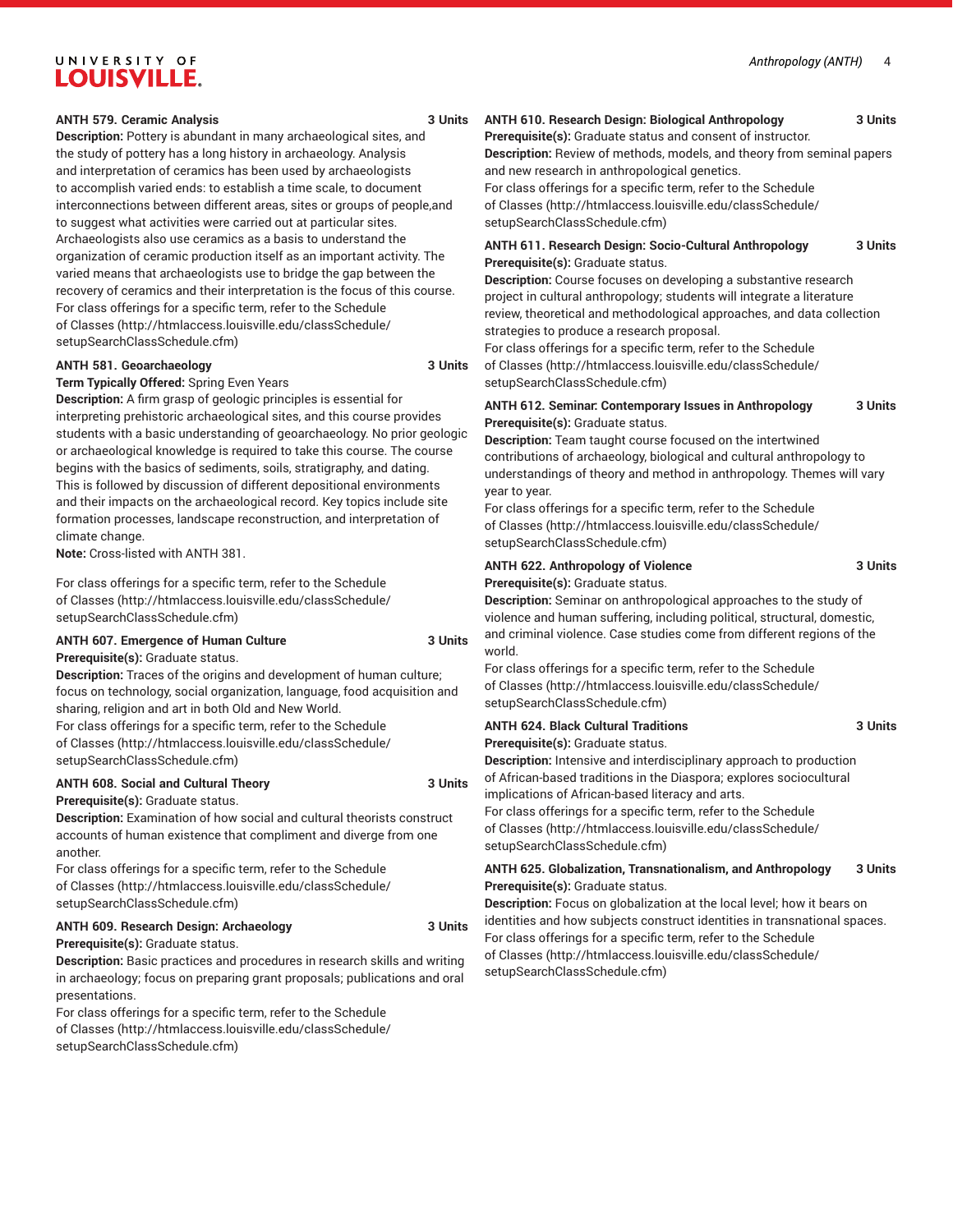#### **ANTH 626. Food Justice 3 Units**

**Prerequisite(s):** Graduate status.

**Description:** This course explores the political, economic, cultural dimensions of hunger, food security, and food justice globally and locally. The concept of food justice has been deployed to capture consumptionbased inequalities in access to tasty and nutritious food. The course considers not only justice in terms of dietary and culinary consumption but also such matters as land rights, intellectual patrimonies, migrant farm labor, restaurant working conditions, the concentration of grocery chains, food regulation, international trade rules related to agricultural commodities, and the environmental impacts of farming. The course concludes with a look at transnational efforts to build more just and sustainable food systems.

For class offerings for a specific term, refer to the [Schedule](http://htmlaccess.louisville.edu/classSchedule/setupSearchClassSchedule.cfm) [of Classes \(http://htmlaccess.louisville.edu/classSchedule/](http://htmlaccess.louisville.edu/classSchedule/setupSearchClassSchedule.cfm) [setupSearchClassSchedule.cfm\)](http://htmlaccess.louisville.edu/classSchedule/setupSearchClassSchedule.cfm)

#### **ANTH 627. Political Economy and Culture 3 Units**

**Prerequisite(s):** Graduate status.

**Description:** Examines how anthropologists have used concepts and methods derived from political economy to understand markets, production, power, and cultural practices.

**Course Attribute(s):** CBL - This course includes Community-Based Learning (CBL). Students will engage in a community experience or project with an external partner in order to enhance understanding and application of academic content.

For class offerings for a specific term, refer to the [Schedule](http://htmlaccess.louisville.edu/classSchedule/setupSearchClassSchedule.cfm) [of Classes \(http://htmlaccess.louisville.edu/classSchedule/](http://htmlaccess.louisville.edu/classSchedule/setupSearchClassSchedule.cfm) [setupSearchClassSchedule.cfm\)](http://htmlaccess.louisville.edu/classSchedule/setupSearchClassSchedule.cfm)

#### **ANTH 640. Linguistic Anthropology 3 Units**

**Prerequisite(s):** LING 325 or LING 327 or graduate standing.

**Description:** This course provides an introduction to the field of linguistic anthropology. Topics include: the semiotic properties of human language; principles of linguistic and cultural categorization; language use in social interaction; markers of social identity and relationship; registers of social conduct; the textual organization of discourse; the role of discourse in the formulation of norms, and the institutionalization of modes of conduct. **Note:** Cross-listed with LING 640.

For class offerings for a specific term, refer to the [Schedule](http://htmlaccess.louisville.edu/classSchedule/setupSearchClassSchedule.cfm) [of Classes \(http://htmlaccess.louisville.edu/classSchedule/](http://htmlaccess.louisville.edu/classSchedule/setupSearchClassSchedule.cfm) [setupSearchClassSchedule.cfm\)](http://htmlaccess.louisville.edu/classSchedule/setupSearchClassSchedule.cfm)

### **ANTH 650. Health and Disease: A Bio-Cultural Approach 3 Units Prerequisite(s):** Graduate student.

**Description:** Focus on the adaptations that made us human and may not fit as well at the present; how human biology and evolution were and are shaped by lifestyles, health, and disease.

For class offerings for a specific term, refer to the [Schedule](http://htmlaccess.louisville.edu/classSchedule/setupSearchClassSchedule.cfm) [of Classes \(http://htmlaccess.louisville.edu/classSchedule/](http://htmlaccess.louisville.edu/classSchedule/setupSearchClassSchedule.cfm) [setupSearchClassSchedule.cfm\)](http://htmlaccess.louisville.edu/classSchedule/setupSearchClassSchedule.cfm)

# **ANTH 651. Seminar in Biological Anthropology 3 Units**

**Prerequisite(s):** Graduate status.

**Description:** Discusses current issues and debates in biological anthropology; discuss selected papers that have made a fundamental contribution to understanding human evolution. For class offerings for a specific term, refer to the [Schedule](http://htmlaccess.louisville.edu/classSchedule/setupSearchClassSchedule.cfm) [of Classes \(http://htmlaccess.louisville.edu/classSchedule/](http://htmlaccess.louisville.edu/classSchedule/setupSearchClassSchedule.cfm) [setupSearchClassSchedule.cfm\)](http://htmlaccess.louisville.edu/classSchedule/setupSearchClassSchedule.cfm)

#### **ANTH 653. Human Molecular Evolutionary Genetics 3 Units Prerequisite(s):** Graduate status and consent of instructor.

**Description:** Introduction to population genetics theory and a review of the peopling of the world as conceptualized using both molecular and anthropometric data.

For class offerings for a specific term, refer to the [Schedule](http://htmlaccess.louisville.edu/classSchedule/setupSearchClassSchedule.cfm) [of Classes](http://htmlaccess.louisville.edu/classSchedule/setupSearchClassSchedule.cfm) ([http://htmlaccess.louisville.edu/classSchedule/](http://htmlaccess.louisville.edu/classSchedule/setupSearchClassSchedule.cfm) [setupSearchClassSchedule.cfm\)](http://htmlaccess.louisville.edu/classSchedule/setupSearchClassSchedule.cfm)

**ANTH 661. Special Topics in Anthropology 3 Units**

**Term Typically Offered:** Fall, Spring, Summer

**Prerequisite(s):** Consent of instructor, or department chair. **Description:** Outlines vary as to area of expertise of instructors; objectives aim at the maximum of staff utilization and meeting program needs within the University which call for studies in anthropology as that discipline interrelates with other special knowledge.

**Note:** Students may take the course as often as topics vary, up to 6 hours.

For class offerings for a specific term, refer to the [Schedule](http://htmlaccess.louisville.edu/classSchedule/setupSearchClassSchedule.cfm) [of Classes](http://htmlaccess.louisville.edu/classSchedule/setupSearchClassSchedule.cfm) ([http://htmlaccess.louisville.edu/classSchedule/](http://htmlaccess.louisville.edu/classSchedule/setupSearchClassSchedule.cfm) [setupSearchClassSchedule.cfm\)](http://htmlaccess.louisville.edu/classSchedule/setupSearchClassSchedule.cfm)

**ANTH 662. Special Topics in Cultural Anthropology 3 Units Prerequisite(s):** Consent of instructor.

**Description:** An examination of one or more specific areas of socialcultural anthropology.

**Note:** Details announced each semester.

For class offerings for a specific term, refer to the [Schedule](http://htmlaccess.louisville.edu/classSchedule/setupSearchClassSchedule.cfm) [of Classes](http://htmlaccess.louisville.edu/classSchedule/setupSearchClassSchedule.cfm) ([http://htmlaccess.louisville.edu/classSchedule/](http://htmlaccess.louisville.edu/classSchedule/setupSearchClassSchedule.cfm) [setupSearchClassSchedule.cfm\)](http://htmlaccess.louisville.edu/classSchedule/setupSearchClassSchedule.cfm)

#### **ANTH 663. Special Topics in Biological Anthropology 1-3 Units**

**Description:** An examination of one or more specific areas of biological anthropology.

**Note:** Details announced each semester.

For class offerings for a specific term, refer to the [Schedule](http://htmlaccess.louisville.edu/classSchedule/setupSearchClassSchedule.cfm) [of Classes](http://htmlaccess.louisville.edu/classSchedule/setupSearchClassSchedule.cfm) ([http://htmlaccess.louisville.edu/classSchedule/](http://htmlaccess.louisville.edu/classSchedule/setupSearchClassSchedule.cfm) [setupSearchClassSchedule.cfm\)](http://htmlaccess.louisville.edu/classSchedule/setupSearchClassSchedule.cfm)

| <b>ANTH 664. Special Topics in Archaeology</b>                                   | 3 Units |
|----------------------------------------------------------------------------------|---------|
| Term Typically Offered: Fall, Spring, Summer                                     |         |
| <b>Description:</b> An examination of one or more specific areas of archaeology. |         |
| Note: Details announced each semester.                                           |         |

For class offerings for a specific term, refer to the [Schedule](http://htmlaccess.louisville.edu/classSchedule/setupSearchClassSchedule.cfm) [of Classes](http://htmlaccess.louisville.edu/classSchedule/setupSearchClassSchedule.cfm) ([http://htmlaccess.louisville.edu/classSchedule/](http://htmlaccess.louisville.edu/classSchedule/setupSearchClassSchedule.cfm) [setupSearchClassSchedule.cfm\)](http://htmlaccess.louisville.edu/classSchedule/setupSearchClassSchedule.cfm)

| <b>ANTH 670. Independent Study (Reading)</b> | 1-6 Units |
|----------------------------------------------|-----------|
| Prerequisite(s): Graduate status.            |           |

**Description:** Intensive reading course under the supervision of a faculty member.

For class offerings for a specific term, refer to the [Schedule](http://htmlaccess.louisville.edu/classSchedule/setupSearchClassSchedule.cfm) [of Classes](http://htmlaccess.louisville.edu/classSchedule/setupSearchClassSchedule.cfm) ([http://htmlaccess.louisville.edu/classSchedule/](http://htmlaccess.louisville.edu/classSchedule/setupSearchClassSchedule.cfm) [setupSearchClassSchedule.cfm\)](http://htmlaccess.louisville.edu/classSchedule/setupSearchClassSchedule.cfm)

#### **ANTH 671. Independent Study (Research) 1-6 Units Prerequisite(s):** Graduate status.

**Description:** Intensive research course under the supervision of a faculty member.

For class offerings for a specific term, refer to the [Schedule](http://htmlaccess.louisville.edu/classSchedule/setupSearchClassSchedule.cfm) [of Classes](http://htmlaccess.louisville.edu/classSchedule/setupSearchClassSchedule.cfm) ([http://htmlaccess.louisville.edu/classSchedule/](http://htmlaccess.louisville.edu/classSchedule/setupSearchClassSchedule.cfm) [setupSearchClassSchedule.cfm\)](http://htmlaccess.louisville.edu/classSchedule/setupSearchClassSchedule.cfm)